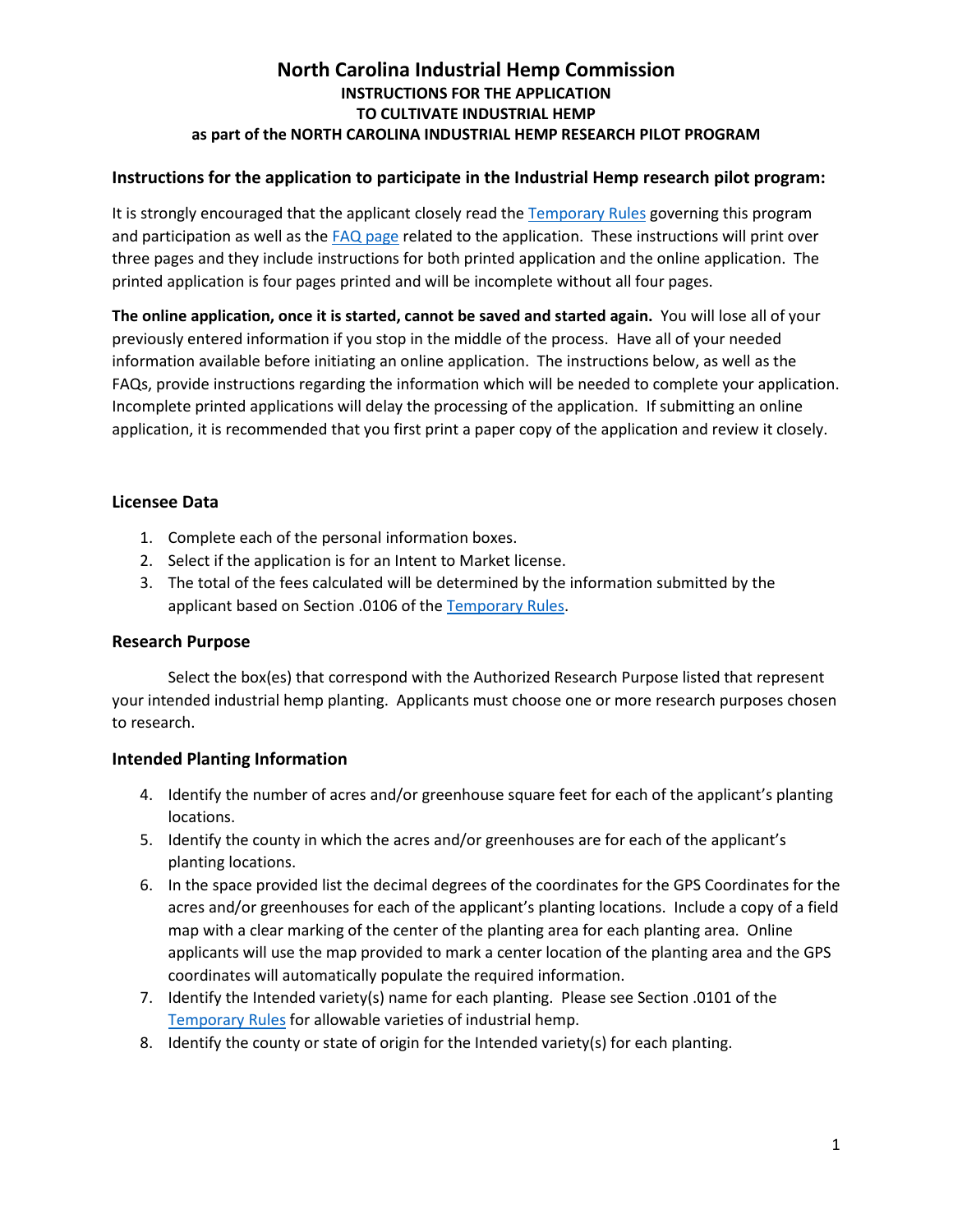# **North Carolina Industrial Hemp Commission INSTRUCTIONS FOR THE APPLICATION TO CULTIVATE INDUSTRIAL HEMP**

# **as part of the NORTH CAROLINA INDUSTRIAL HEMP RESEARCH PILOT PROGRAM**

- 9. Identify the Certifying agency for variety(s) (if applicable or non-certified if none) for the Intended variety(s) for each planting. Information about Certifying Agencies can be found in Section .0101 of the [Temporary Rules.](http://www.ncoah.com/rules/02%20NCAC%2062%20Proposed%20Temporary%20Rules.pdf)
- 10. Identify the type of certification for each Intended variety(s) (breeder, foundation, registered, certified, non-certified, etc.). for the planting. Information about Certifying Agencies can be found in Section .0101 of the [Temporary Rules.](http://www.ncoah.com/rules/02%20NCAC%2062%20Proposed%20Temporary%20Rules.pdf)

#### **Intended Market**

- 11. Identify which of the marketable parts of the plant is intended for market.
- 12. Name which entity has tentatively or contractually agreed to purchase each of these marketable parts.

#### **Bona Fide Farmer Certification**

- 1. Select the tax form used to verify the applicant is a bona fide farmer. A copy of this document will need to be included with the application or uploaded. Allowable documentation of being a bona fide farmer can be found in Section .0107 of th[e Temporary Rules.](http://www.ncoah.com/rules/02%20NCAC%2062%20Proposed%20Temporary%20Rules.pdf)
- 2. Identify the county of intended storage area / structure for the harvested plant parts.
- 3. In the space provided list the decimal degrees of the coordinates for the GPS Coordinates for each of the intended storage area / structure for the harvested plant parts. Include a copy of a field map with a clear marking of the center of the planting area for each planting area. Online applicants will use the map provided to mark a center location of the planting area and the GPS coordinates will automatically populate the required information.

#### **Affirm the terms**

Make sure to complete page four of the application with the terms of contingency. Check each box and sign at the bottom to agree to each of the stipulations.

**------------------------------------------------------------------------------------------------------------------------------------------**

#### **Once your application is submitted**

Incomplete printed applications will delay the processing of the application. The applicant will be notified of the application's approval or denial by email. An acceptance form to print, sign and return with the appropriate fees will also be emailed. It is recommended that the applicant read the acceptance form carefully before returning. The initial and annual fees are due annually within 30 days of the date of the issuance of the license approval or before the licensee takes possession of the seed or transplants, whichever is earlier.